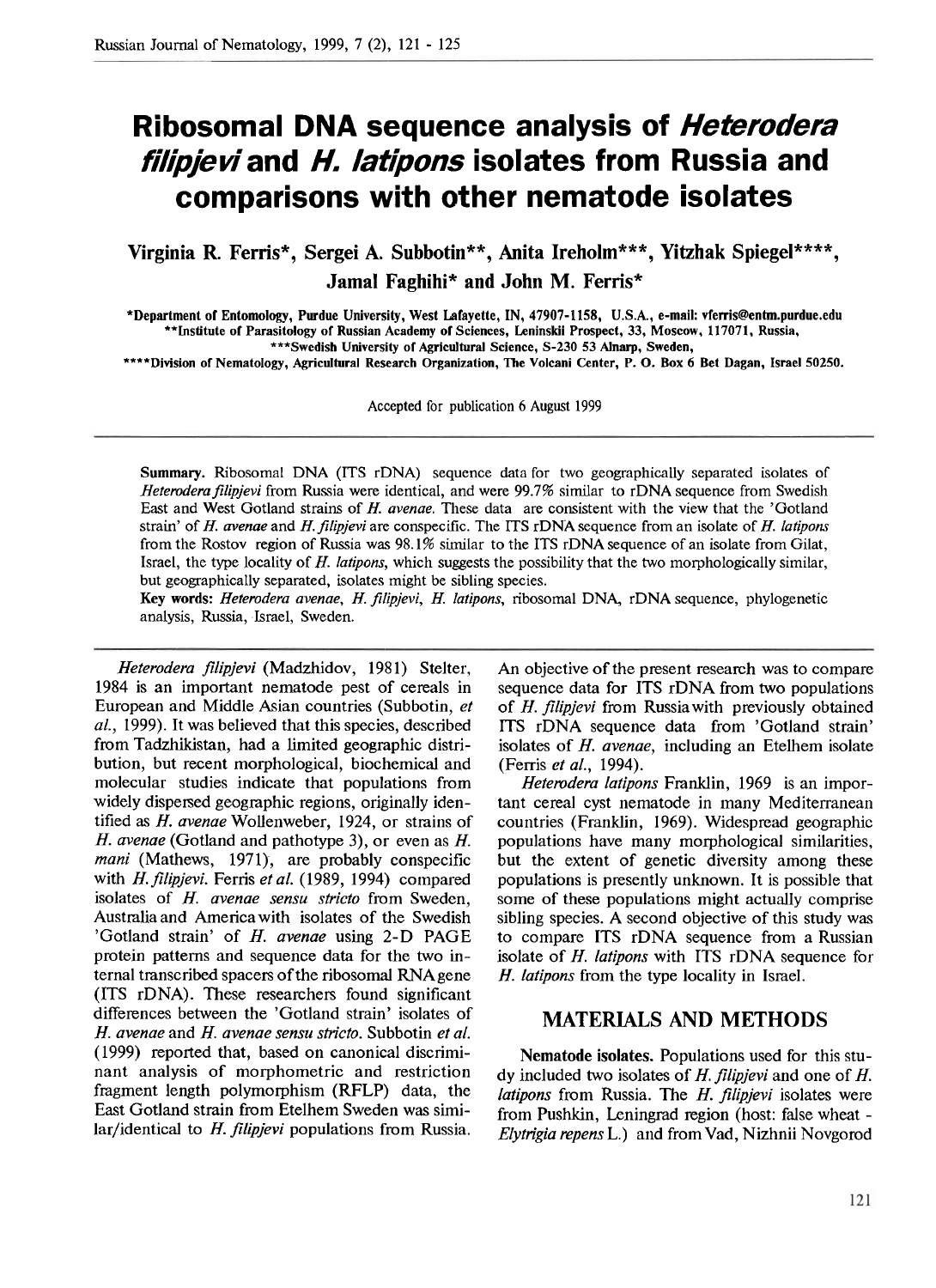region (host: oats - Avena sativa L.). The H. latipons isolate (host: false wheat - Elytrigia repens L.) was from the Rostov region. Other isolates from earlier work (Ferris et al., 1989, 1994) used for comparisons in this study, included the following isolates from Sweden:  $H$ . avenae sensu stricto of pathotype Ha12 from Nässia, three isolates of the East Gotland pathotype (from Etelhem, Stacketorp and Alnarp), and two isolates of the 'West Gotland' pathotype (from Hjelmsater and N. Harene). All cereal cyst nematodes used in the earlier studies were from growth chamber cultures of barley cv. Varde (Hordeum vulgare L.). Details can be found in the original publications (Ferris et al., 1989, 1994). The isolate of H. latipons from oats growing in Israel was from Gilat, Israel, the type locality (Franklin, 1969).

**Amplification, cloning and sequencing.** The methods for handling the nematodes and obtaining the rDNA were essentially as previously described by Ferris et al. (1993, 1994, 1995), and are briefly summarized here. Female nematodes (usually one or two) taken from a vial of 70% alcohol were rinsed in sterile water and crushed in  $20 \mu$  cold TE buffer. using a Radnoti (Thomas Scientific, Swedesboro, NJ, USA)  $25 \mu l$ -size glass homogenizer. The homogenate was either used immediately or stored at -20" C. Five such preparations were usually made for each isolate. Prior to amplification by polymerase chain reaction (PCR), the homogenate was thawed briefly, and spun in a microfuge for  $3$  minutes at  $16,000$  g. About 15  $\mu$ l of the supernatant was discarded, 60  $\mu$ l Instagene (BioRad, Hercules, CA, USA) was added to the pellet, and the procedure completed according to manufacturer's directions for use of Instagene. Usually, 10  $\mu$ l of a1:10 dilution of the preparation was used for each  $25 \mu$  PCR reaction, but occasionally this was varied to improve amplification. Standard PCR (Saiki, 1990), as described in Ferris et al. (1993) was used with reagents from Perkin Elmer (Norwalk, CT, USA) and Promega (Madison, WI, USA), and a COY Tempcycler model 50 (COY, Inc., Ann Arbor, MI, USA). The PCR was for 30 cycles with denaturation at 94 "C for 1 min, annealing at 43 °C for 1 min, and extension at  $72$ "C for 1 min. The amplified DNA band was monitored by electrophoresis in SeaPlaque GTG agarose (FMC, Rockland, ME, USA), excised, and diluted in 1 ml sterile water. Thereafter, approximately 1 ng of the diluted DNA was amplified for 30 cycles as described previously, except that annealing was at 60 "C. Primers for PCR amplification were those described by Ferris et al. (1993). The amplified region of about 1 kb in length spanned the two ITS regions and included the 5.8s gene that lies between them. Multiple amplifications were carried out for each

isolate in order to be able to detect any sequence variation, but none occurred with these isolates. Amplified rDNA was cloned into the pGEM-T vector (Promega) and transformed into the E. coli strain JM109 according to the manufacturer's protocols. Clones were checked, using PCR, for the correct insert of the predicted size (approximately lkb), and plasmid preparations made using the Wizard Plus Miniprep kit (Promega). Manual sequencing, using Sequenase version 2.0 (U.S. Biochemical, Cleveland, OH, USA), was used for all earlier isolates previously described (Ferris et al., 1994); but sequences were obtained for the isolates from Russia with an automatic sequencing system (ALFexpress, PharmaciaBiotech, Piscataway, NJ, USA) used in the Purdue Sequencing Laboratory. In each instance, the double-stranded sequencing was from multiple clones, usually 2 to 4 clones were sequenced per isolate, to assure accuracy. Internal primers used for manual sequencing were those reported previously by Ferris et al. (1994). Sequence obtained from the automatic system was long enough, and of suficient quality, that internal primers were not necessary.

**Sequence comparisons.** Sequence data for each isolate, including ITS I, 5.8S, and ITS2 rDNA, were compared with the data obtained for the other isolates, using the computer program GAP in the Sequence Analysis Software Package of the Genetics Computer Group, followed by PILEUP (Devereaux et al., 1984).

## **RESULTS**

Sequence data for the Pushkin isolate of H. filipjevi, the Etelhem isolate of the East Gotland strain, and the Russia and Israel isolates of H. latipons, are shown in Fig. 1. The rDNA sequences of the two isolates of  $H$ . filipjevi were identical. The Swedish East and West Gotland sequences also were identical, and differed from the sequence of the H. filipjevi isolates by only three base pairs (bp 952-954) in ITS2, Fig. 1). Pairwise percentage sequence similarities for these isolates, and for  $H$ . avenae, are shown in Table 1. The  $H$ . filipjevi sequence was  $99.7%$  identical to the sequence from the Swedish East and West Gotland strains. The rDNA sequence of the isolate of H. latipons from Russia was 98.1% similar to that from the type locality, Gilat, Israel.

## **DISCUSSION**

Molecular and biochemical data have contributed to improvements in the identification and placement of nematode populations of species of the H. avenae group. In addition to the research described above, Bossis and Rivoal (1996), using 2-D PAGE,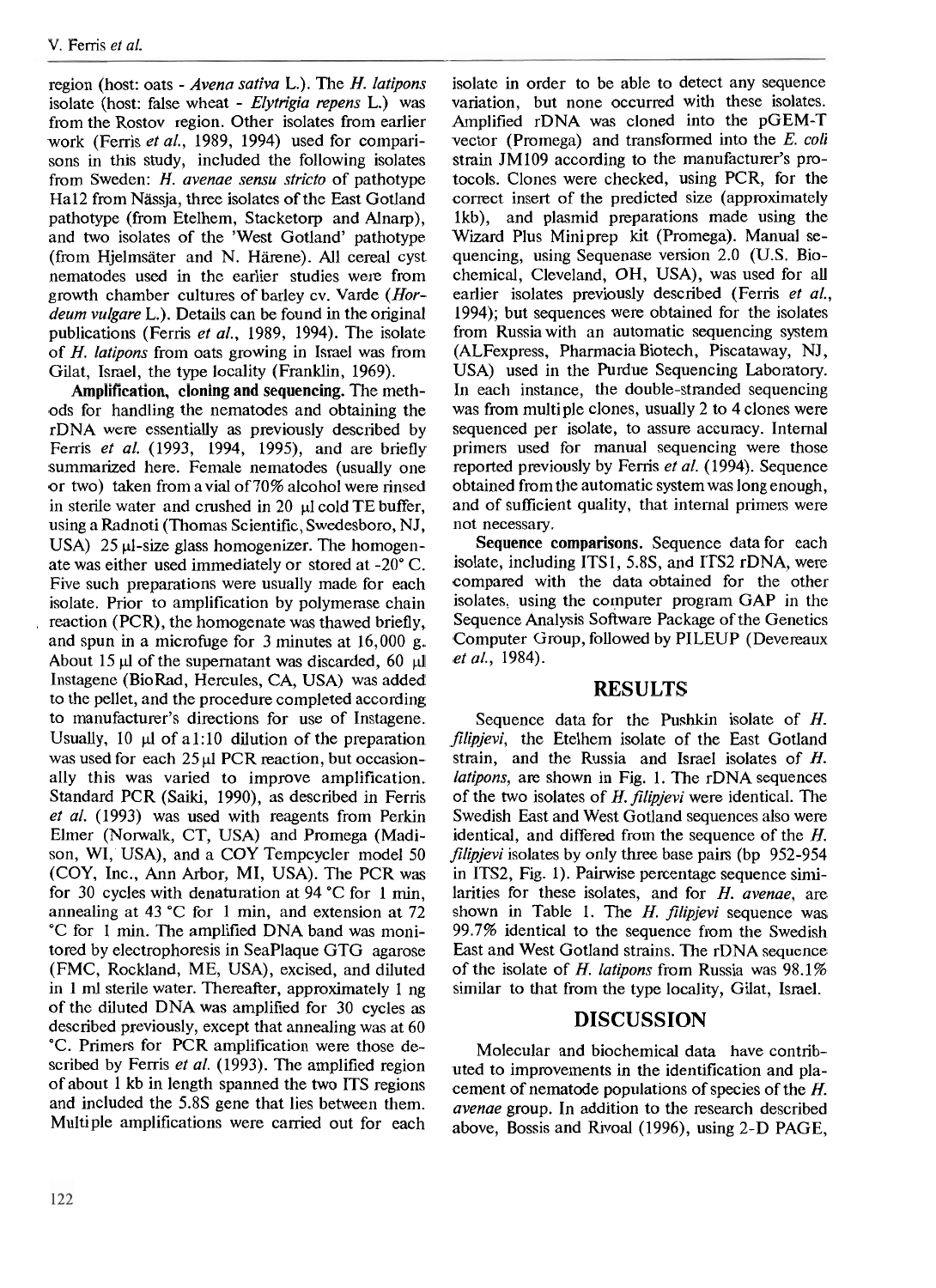|                            | $\mathbf{r}$ |                                                                                                                                                                                                                                                                                                                                                                                                                                                                   | 50                                                                                                                                                                                                                            |  |     | 100 |
|----------------------------|--------------|-------------------------------------------------------------------------------------------------------------------------------------------------------------------------------------------------------------------------------------------------------------------------------------------------------------------------------------------------------------------------------------------------------------------------------------------------------------------|-------------------------------------------------------------------------------------------------------------------------------------------------------------------------------------------------------------------------------|--|-----|-----|
| FIL                        |              | CCCAAGTGAT TCCATTCACC ATCTACCTGT GCTGTCCAGT TGGAACGTTG CTTGGCACCA CCACATGCCC CCGTCTGCTG TTGAGACGGG CACGGACCGG                                                                                                                                                                                                                                                                                                                                                     |                                                                                                                                                                                                                               |  |     |     |
| <b>GOT</b><br><b>LAT-R</b> |              |                                                                                                                                                                                                                                                                                                                                                                                                                                                                   |                                                                                                                                                                                                                               |  |     |     |
| LAT-I                      |              |                                                                                                                                                                                                                                                                                                                                                                                                                                                                   |                                                                                                                                                                                                                               |  |     |     |
|                            |              |                                                                                                                                                                                                                                                                                                                                                                                                                                                                   |                                                                                                                                                                                                                               |  |     |     |
| FIL                        | 101          | TCGAGATGGT CTGTGGGCAC GGGACAACAC TGAGCGGACG GC-TACCCTG CGAGCACTCT GTGCTTTGGG GTGTTCTCCG TCGATGGTGC TTGGTATACT                                                                                                                                                                                                                                                                                                                                                     | 150                                                                                                                                                                                                                           |  |     | 200 |
| GOT                        |              |                                                                                                                                                                                                                                                                                                                                                                                                                                                                   |                                                                                                                                                                                                                               |  |     |     |
| LAT R                      |              |                                                                                                                                                                                                                                                                                                                                                                                                                                                                   |                                                                                                                                                                                                                               |  |     |     |
| LAT-I                      |              |                                                                                                                                                                                                                                                                                                                                                                                                                                                                   |                                                                                                                                                                                                                               |  |     |     |
|                            |              |                                                                                                                                                                                                                                                                                                                                                                                                                                                                   |                                                                                                                                                                                                                               |  |     | 300 |
| <b>FIL</b>                 | 201          | GACTCGTTGC TGAGCAAAGT GATAATAAAA GCCTGAGGTT TG--GCTGCG AGGCAATTGA GTTGGTGGCG GACCGCTCGC TGGTGGGTTT GCTGTACCGT                                                                                                                                                                                                                                                                                                                                                     | 250                                                                                                                                                                                                                           |  |     |     |
| <b>GOT</b>                 |              |                                                                                                                                                                                                                                                                                                                                                                                                                                                                   |                                                                                                                                                                                                                               |  |     |     |
| LAT-R                      |              |                                                                                                                                                                                                                                                                                                                                                                                                                                                                   |                                                                                                                                                                                                                               |  |     |     |
| LAT-I                      |              |                                                                                                                                                                                                                                                                                                                                                                                                                                                                   |                                                                                                                                                                                                                               |  |     |     |
|                            | 301          |                                                                                                                                                                                                                                                                                                                                                                                                                                                                   | 350                                                                                                                                                                                                                           |  |     | 400 |
| FIL                        |              | CGAAGGGAGC ACGCTCGTTG GGTAACCCAA CGGCTGTGCT GGTGTCTGTG CGTCGTTGAG CGGTTGTTGT GCCTGGCACA TGTGACACAC TGGCCTGGGA                                                                                                                                                                                                                                                                                                                                                     |                                                                                                                                                                                                                               |  |     |     |
| <b>GOT</b>                 |              |                                                                                                                                                                                                                                                                                                                                                                                                                                                                   |                                                                                                                                                                                                                               |  |     |     |
| LAT-R                      |              |                                                                                                                                                                                                                                                                                                                                                                                                                                                                   |                                                                                                                                                                                                                               |  |     |     |
| LAT-I                      |              |                                                                                                                                                                                                                                                                                                                                                                                                                                                                   |                                                                                                                                                                                                                               |  |     |     |
|                            | 401          |                                                                                                                                                                                                                                                                                                                                                                                                                                                                   | 450                                                                                                                                                                                                                           |  |     | 500 |
| FIL                        |              | AGGTGGTTCT -TTCCTGGCC TTACGAACCG TAACTAGCGG TGTGTCTGTG CTTGTGTGCT ACGTCCGTGG CCGTGATGAG ACGACGTGGT AGGGTCCGTG                                                                                                                                                                                                                                                                                                                                                     |                                                                                                                                                                                                                               |  |     |     |
| GOT                        |              |                                                                                                                                                                                                                                                                                                                                                                                                                                                                   |                                                                                                                                                                                                                               |  |     |     |
| LAT-R<br>LAT I             |              |                                                                                                                                                                                                                                                                                                                                                                                                                                                                   |                                                                                                                                                                                                                               |  |     |     |
|                            |              |                                                                                                                                                                                                                                                                                                                                                                                                                                                                   |                                                                                                                                                                                                                               |  |     |     |
|                            |              |                                                                                                                                                                                                                                                                                                                                                                                                                                                                   |                                                                                                                                                                                                                               |  |     |     |
|                            | 501          |                                                                                                                                                                                                                                                                                                                                                                                                                                                                   | 550                                                                                                                                                                                                                           |  |     | 600 |
| FIL                        |              | CTCTGCTTAT AGCACGTGGC TTAAGACTTA ATGAGTGTCA GCTAGGCACC GCCAGTGTTT TTTTTCATTT A--TTTTTTT GACCACTTCT TTGTTGAAGG                                                                                                                                                                                                                                                                                                                                                     |                                                                                                                                                                                                                               |  |     |     |
| <b>GOT</b>                 |              |                                                                                                                                                                                                                                                                                                                                                                                                                                                                   |                                                                                                                                                                                                                               |  |     |     |
| LAT-R                      |              |                                                                                                                                                                                                                                                                                                                                                                                                                                                                   |                                                                                                                                                                                                                               |  |     |     |
| LAT-I                      |              |                                                                                                                                                                                                                                                                                                                                                                                                                                                                   |                                                                                                                                                                                                                               |  |     |     |
|                            | 601          |                                                                                                                                                                                                                                                                                                                                                                                                                                                                   | 650                                                                                                                                                                                                                           |  |     | 700 |
| FIL                        |              | AAGAAATTCT AGTCTTATCG GTGGATCACT CGGCTCGTGG ATCGATGAAG AACGCAGCCA ACTGCGATAA TTAGTGCGAA CTGCAGAAAC CTTGAACACA                                                                                                                                                                                                                                                                                                                                                     |                                                                                                                                                                                                                               |  |     |     |
| GOT<br>LAT-R               |              |                                                                                                                                                                                                                                                                                                                                                                                                                                                                   |                                                                                                                                                                                                                               |  |     |     |
| LAT-I                      |              |                                                                                                                                                                                                                                                                                                                                                                                                                                                                   | a construction of the construction of the construction of the construction of the construction of the construction of the construction of the construction of the construction of the construction of the construction of the |  |     |     |
|                            |              |                                                                                                                                                                                                                                                                                                                                                                                                                                                                   |                                                                                                                                                                                                                               |  |     |     |
|                            | 701          |                                                                                                                                                                                                                                                                                                                                                                                                                                                                   | 750                                                                                                                                                                                                                           |  |     | 800 |
| FIL<br>COT                 |              | AAACTTTCGA ATGCACATTG CGCCATTGGA GTTACATCCA TTGGCACGCC TGGTTCAGGG TCGTTATCAT AAAA-GCACT GCTGTGCCTG TTATGTTGGT                                                                                                                                                                                                                                                                                                                                                     |                                                                                                                                                                                                                               |  |     |     |
| LAT-R                      |              |                                                                                                                                                                                                                                                                                                                                                                                                                                                                   |                                                                                                                                                                                                                               |  |     |     |
| LAT-I                      |              |                                                                                                                                                                                                                                                                                                                                                                                                                                                                   |                                                                                                                                                                                                                               |  |     |     |
|                            |              |                                                                                                                                                                                                                                                                                                                                                                                                                                                                   |                                                                                                                                                                                                                               |  |     |     |
| FIL.                       | 801          |                                                                                                                                                                                                                                                                                                                                                                                                                                                                   | 850                                                                                                                                                                                                                           |  |     | 900 |
| <b>GOT</b>                 |              | GAGATCATGT CTGCAGGACG TGTTCTTGCG CTATTCTTGA AAATGCTCGG CCGTGGAGTG TGGTTGTGTT GGCGCGAAAC TGTCAGGTTC TTTCGCGTTT                                                                                                                                                                                                                                                                                                                                                     |                                                                                                                                                                                                                               |  |     |     |
| LAT-R                      |              | TT  TCATT GC TT C. AT -AT TTGCG                                                                                                                                                                                                                                                                                                                                                                                                                                   |                                                                                                                                                                                                                               |  |     |     |
| LAT-I                      |              | $\ldots \ldots \ldots \ldots \text{TT} \ldots \ldots \ldots \ldots \ldots \text{TCATT}$ $\texttt{G} \ldots \texttt{C} \ldots \texttt{TC} \ldots \texttt{TC} \ldots \texttt{TC} \ldots \texttt{C} \ldots \texttt{C} \ldots \texttt{C} \ldots \texttt{C} \ldots \texttt{C} \ldots \texttt{C} \ldots \texttt{C} \ldots \texttt{C} \ldots \texttt{C} \ldots \texttt{C} \ldots \texttt{C} \ldots \texttt{C} \ldots \texttt{C} \ldots \texttt{C} \ldots \texttt{C} \ld$ |                                                                                                                                                                                                                               |  |     |     |
|                            | 901          |                                                                                                                                                                                                                                                                                                                                                                                                                                                                   | 950                                                                                                                                                                                                                           |  | 982 |     |
| FIL                        |              | TACGGTCCGT AACTAGGACG CAACTGCTCT CCATGTGTGC T--GGGTGGA ATGTTCGCTG GTAGGCATTC CGTGTTTGAA TT                                                                                                                                                                                                                                                                                                                                                                        |                                                                                                                                                                                                                               |  |     |     |
| <b>GOT</b>                 |              |                                                                                                                                                                                                                                                                                                                                                                                                                                                                   |                                                                                                                                                                                                                               |  |     |     |
| LAT-R<br>LAT-I             |              |                                                                                                                                                                                                                                                                                                                                                                                                                                                                   |                                                                                                                                                                                                                               |  |     |     |

**Fig. 1.** Nucleotide bases of rDNA sequence of ITSI, **5.8s** (italics), and ITS2 for *Heterodera jilipjevi* from Russia *(FIL);* H. *avenae,* 'East Gotland' strain from Etelhem, Sweden (GOT); *H. latipons* from Russia (LAT-R); and *H. latipons*  from Israel *(LAT-I).* **AU** base notations are for the non-transcribed strand. Periods indicate sequence identity and hyphens indicate gaps. Sequence differences are uncorrected for multiple changes at a site.

also showed clear genetic dissimilarities between H. avenae sensu stricto and the 'Gotland strain' isolates. López-Braña et al. (1996) used random amplified polymorphic DNA (RAPD) patterns to separate H. avenae sensu stricto from Gotland strain populations from Spain (Torralba de Calatrava) and Sweden (Etelhem).

Clarification of the taxonomy of strains and populations of cereal cyst nematodes has been progressed through comparison of populations from the type locality of H. filipjevi with other nominal H. avenae and 'Gotland strain' populations. Subbotin et al. (1996, 1999) showed that cereal cyst nematode populations from Russia and the Ukraine, previously assigned to  $H$ . avenae, were morphologically and

morphometrically conspecific with the Tadzhikistan population of H. filipjevi. The authors confirmed these findings with biochemical data from isoelectric focusing patterns of protein extracts. They further showed that only  $H$ . filipjevi is widely distributed in the European part of Russia. On the basis of electrophoretic and morphological studies, Rumpenhorst et al. (1996), Sturhan (1996) and Sturhan and Rumpenhorst (1996) reported that most of the cereal cyst nematode populations from Turkey, Iran and Germany, previously identified as H. avenae or H. mani, were identical to  $H$ . filipjevi. Sturhan and Rumpenhorst (1996) published identical protein patterns from cysts of the 'Gotland strain', the strain known as pathotype **3,** and H. filipjevi populations.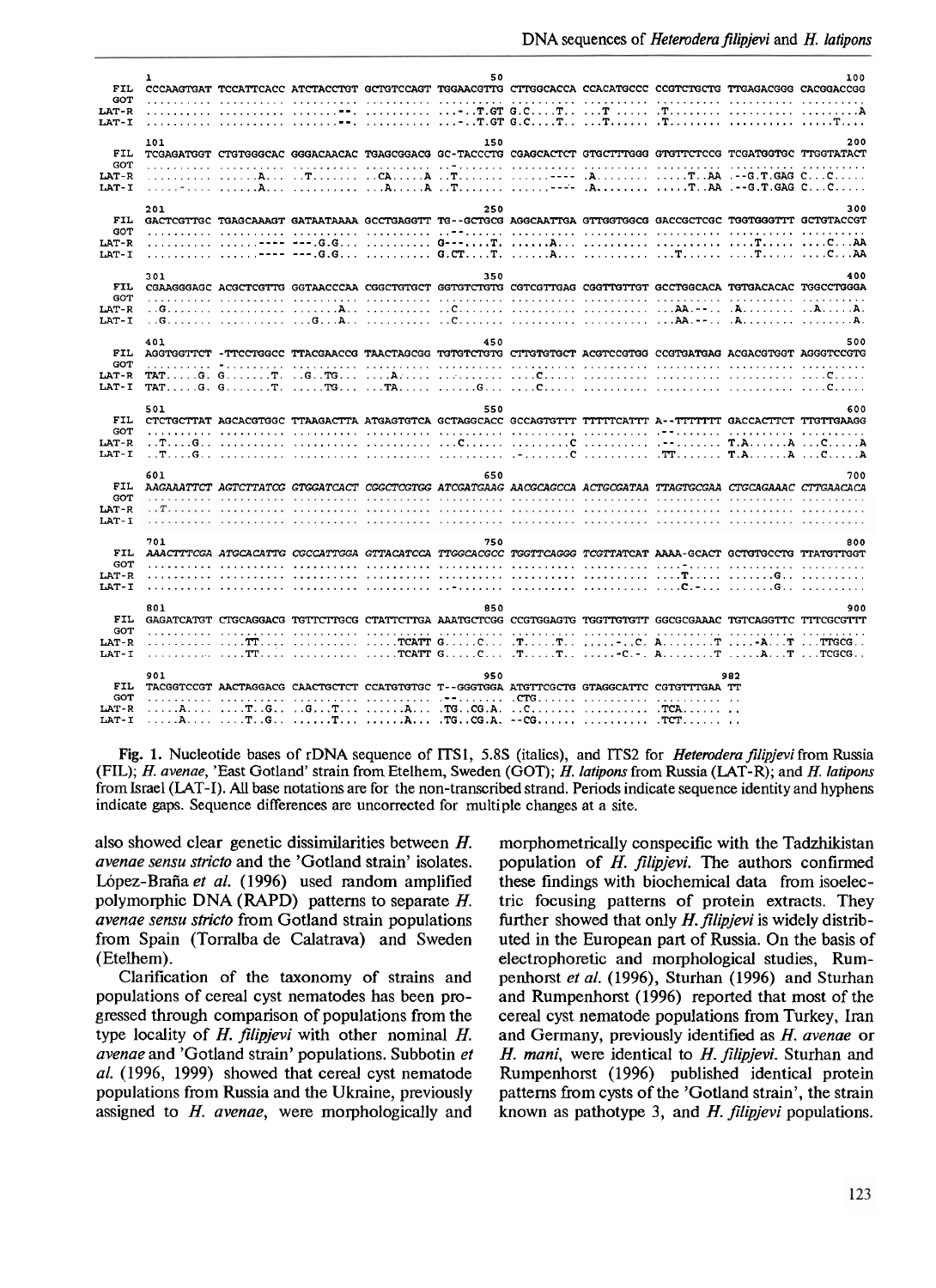|            | FIL                          | <b>GOT</b>               | $LAT-R$         | $LAT-I$                         | <b>HAV</b>   |
|------------|------------------------------|--------------------------|-----------------|---------------------------------|--------------|
|            | $\overline{\phantom{0}}$     | 99.7                     | 90.2            | 89.4                            |              |
| FIL<br>GOT | $\qquad \qquad \blacksquare$ | $\hspace{0.5cm}$         | 90.0            | 89.5                            | 96.5<br>96.8 |
| LAT-R      | $\hspace{0.5cm}$             | $\overline{\phantom{a}}$ |                 | 98.1                            | 87.0         |
| LAT-I      | $\overline{\phantom{a}}$     |                          | $\qquad \qquad$ | $\hspace{0.1mm}-\hspace{0.1mm}$ | 87.1         |

Table **1.** Painvise percentage similarity values for the nucleotide bases shown on Figure 1 plus comparable rDNA data for H. avenae (Ferris et al., 1994)\*.

\*Abbreviations for species/isolates are as in Figure 1.  $HAV = H$ . avenae.

Bekal *et al.* (1997), in a study in which internal transcribed spacer (ITS) rDNA was cut with restriction enzymes, found no differences in restriction fragment length polymorphisms (RFLPs) between H. *filipjevi* populations and 'Gotland strain' populations from Sweden (Etelhem), Spain (Torralba de Calatrava) and Bulgaria. Subbotin *et al.* (1999) found, using, morphometric and rDNA - RFLP data, that the populations used by Bekel *et al.* (1997) from Etelhem, Sweden and from Spain were conspecific with further populations of H. *filipjevi* from Russia.

Data from our research are consistent with suggestions of Sturhan & Rumpenhorst (1996), Bekal *et al.* (1997), and Subbotin *et al.* (1999) that the Swedish Gotland strain isolates are conspecific with *H. filipievi*; and on the basis of presently available data we believe them to be so. Similarity in ITS rDNA between the H. *latipons* isolate from Russia and that from Israel is high (98.1%), suggesting a close phylogenetic relationship. However, similarities in ITS rDNA sequence between *Globodera rostochiensis* and *G. pallida,* the two potato cyst nematode species, are only slightly less (96.7%) than for the two H. *latipons* populations (Ferris *et al.,*  1995). Our original diagnosis that the Russian isolate used here was H. *latipons* was based on data discussed in Subbotin *et al.* (1999). More recent observations by one of us (SAS) of further populations from Asia, and cornparions with type slides from the Rothamsted collection, suggest the possibility that our isolate from Russia, could, in fact, be a sibling species of H. *latipons.* In addition to further morphometric and other research on similar populations from diverse parts of the world, molecular sequence data based on other genes will likely be needed to resolve the question of the extent of variability and species integrity of these geographic isolates that appear to be similar to *H, latipons.* 

## **ACKNOWLEDGEMENTS**

Supported in part by National Science Foundation grant DEB9705740 to VRF.

## **REFERENCES**

- Bekal, S., Gauthier, J.P. & Rivoal, R. **1997.** Genetic diversity among a complex of cereal cyst nematodes inferred from RFLP analysis of the ribosomal internal transcribed spacer region. Genome 40: 479-486.
- Bossis, M. & Rivoal, R. **1996.** Protein variability in cereal cyst nematodes from different geographic regions assessed by two-dimensional gel electrophoresis. Fundamental and Applied Nematology 19: 25-34.
- Devereaux, J.R., Haeberli, P. & Smithies, 0. **1984.** <sup>A</sup> comprehensive set of sequence analysis programs for the VAX. Nucleic Acids Research 12: 387-395.
- Ferris, V.R., Faghihi, J., Ireholm, **A.** & Ferris, J.M. **1989.**  Two dimensional protein patterns of cereal cyst nematodes. Phytopathology 79: 927-933.
- Ferris, V.R., Ferris, J.M. & Faghil~i, J. **1993.** Variation in spacer ribosomal DNA in some cyst-forming species of plant parasitic nematodes. Fundamental and Applied Nematology 16: 177- 184.
- Ferris, V.R., Ferris, J.M., Faghihi, J. & Ireholm, **A. 1994.**  Comparisons of isolates of Heterodera avenae using 2-D PAGE protein patterns and ribosomal DNA. Journal of Nematology 26: 144-151.
- Fems, V.R., Miller, L.I., Faghihi, J. & Ferris, J.M. **1995.**  Ribosomal DNA comparisons of Globodera from two continents. Journal of Nematology 27: 273-283.
- Franklin, M.T. 1969. *Heterodera latipons n. sp.*, a cereal cyst nematode from the Mediterranean region. Nematologica 15: 535-542.
- López-Braña, I., Romero, M.D. & Delibes, A. 1996. Analysis of *Heterodera avenae* populations by the random amplified polymorphic DNA technique. Genome 39: 118-122.
- Rumpenhorst, H. J., Elekcioglu, I.H., Sturhan, D., Öz**tiirk,** *G.* & Enneli, S. **1996.** The cereal cyst nematode, Heterodera filipjevi (Madzhidov) in Turkey. Nematologia mediterranea 24: 135-138.
- Saiki, RK. **1990.** Amplification of genomic DNA. In: PCR Protocols (M. A. Innis,D. H. Gelfand, J. J. Sinski,& T. J. White, Eds.) pp. 13-20. San Diego, CA: Academic Press.